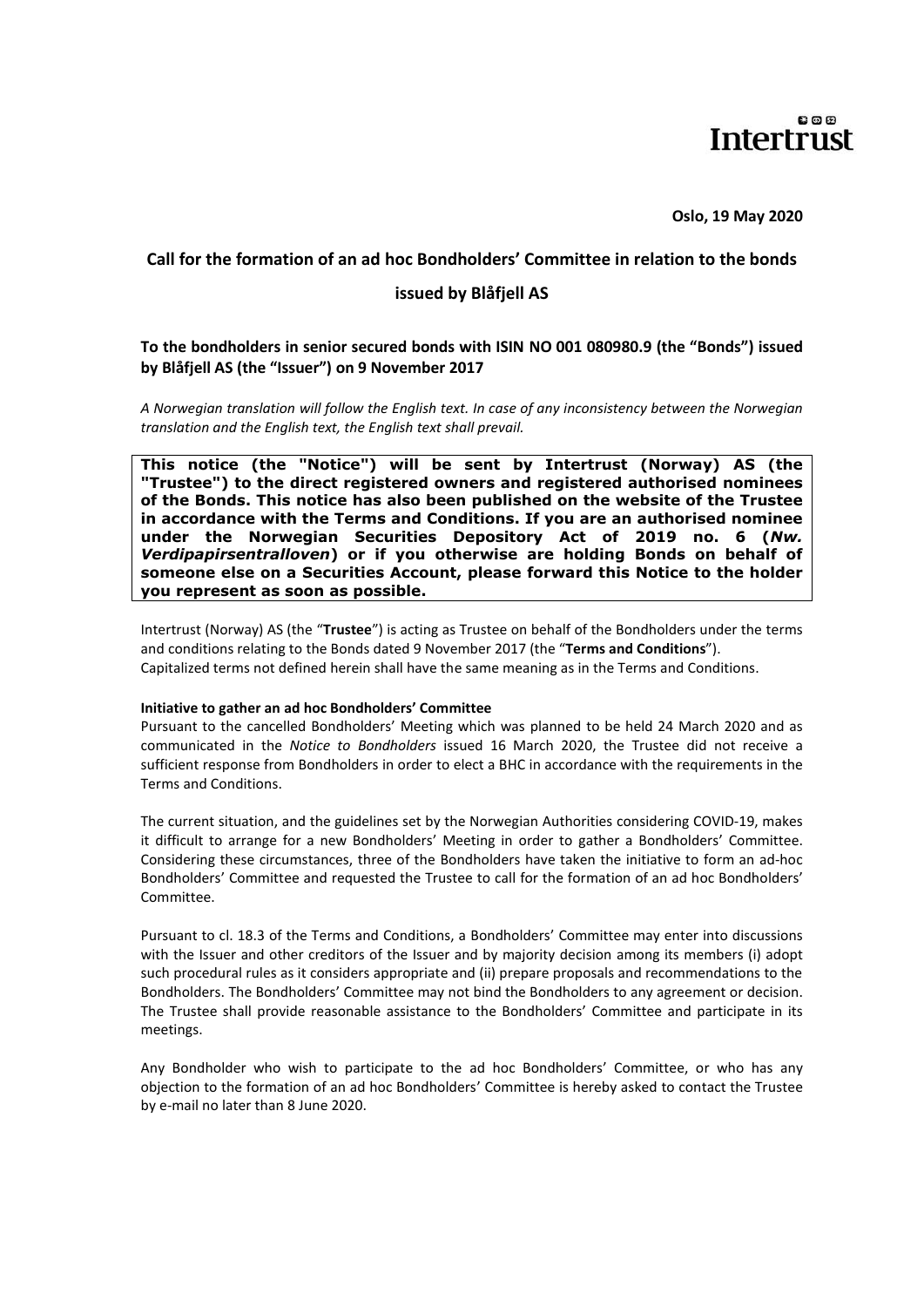# 000 Intertrust

*For further information, please contact:*

For the ad hoc Bondholders' Committee: Arne W. Eidshagen E-mail: [arne.eidshagen@fortefondene.no](mailto:arne.eidshagen@fortefondene.no)

Christian Bjørnæs E-mail: [christian@leadenhall.no](mailto:christian@leadenhall.no)

Haakon J. Bjørum E-mail: [global\\_sailor@yahoo.com](mailto:global_sailor@yahoo.com)

For the Trustee: Eleonore Foss Intertrust (Norway) AS E-mail: eleonore.foss@intertrustgroup.com Phone: +47 958 14 513

Andreas W. Hennyng Intertrust (Norway) AS E-mail: [andreas.w.hennyng@intertrustgroup.com](mailto:andreas.w.hennyng@intertrustgroup.com) Phone: +47 971 87 151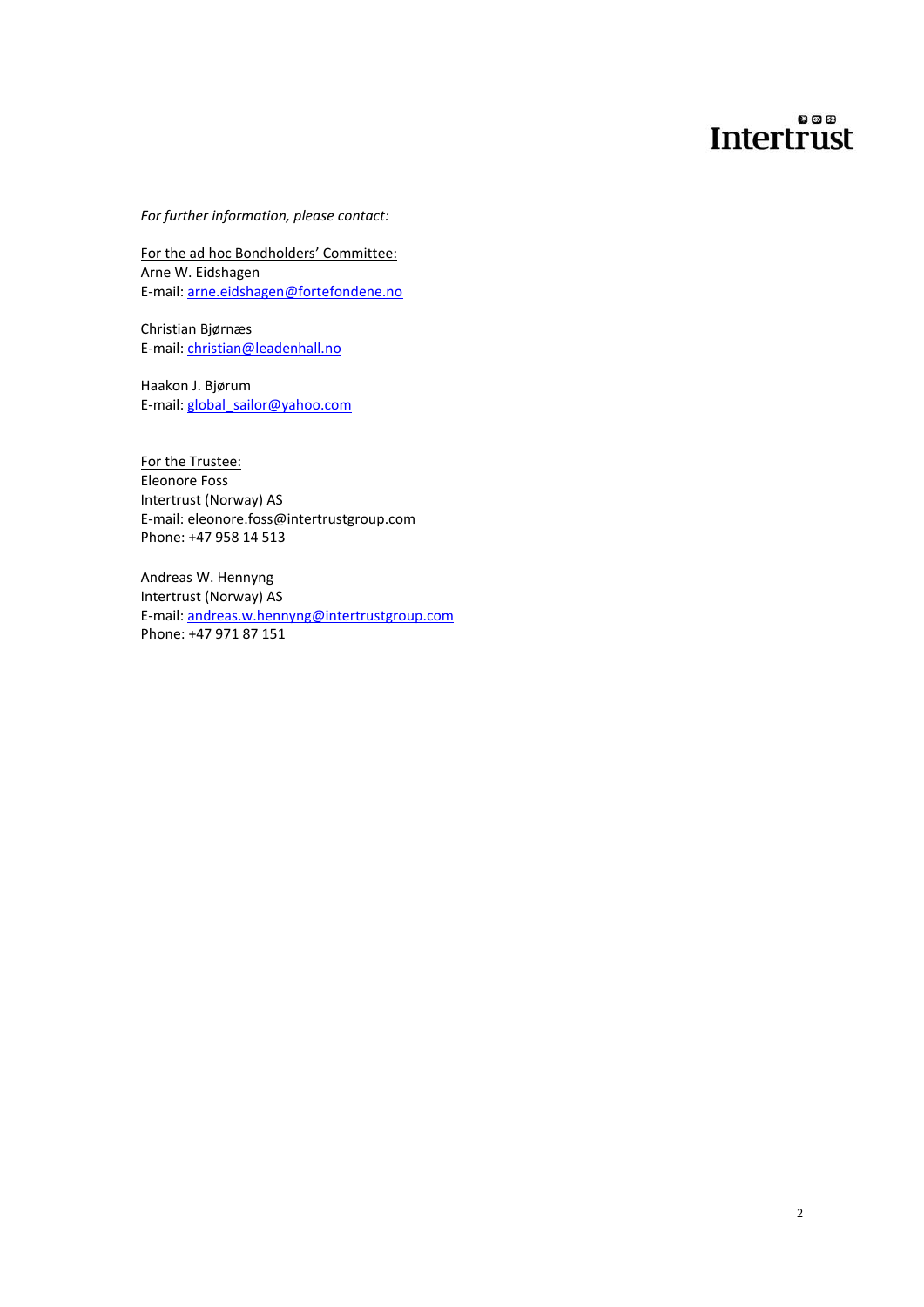

**Oslo, 19. mai 2020**

### **Notis til Obligasjonseierne**

**Til obligasjonseierne av senior sikrede fast rente obligasjoner med ISIN NO 001 080980.9 (heretter «Obligasjonene») utstedt av Blåfjell AS (heretter «Utsteder») 9. november 2017.**

**Denne notisen ("Notisen") vil bli utstedt av Intertrust (Norway) AS ("Tillitsmannen") til direkte registrerte eiere av obligasjoner. Denne notisen har også blitt publisert på internettsiden til tillitsmannen i henhold til obligasjonsvilkårene (***Terms and Conditions).* **Hvis du er en autoroisert holder av obligasjoner under Verdipapirsentralloven, eller hvis du på annen måte holder obligasjonser på vegne av noen andre på en verdipapirkonto, vennligst videreformidle Notisen til den respektive eier av obligasjonene.**

Intertrust (Norway) AS (heretter «**Tillitsmannen**») opptrer som Tillitsmann på vegne av Obligasjonseierne under obligasjonsvilkårene utferdiget i relasjon til Obligasjonene datert 9. november 2017 (heretter «**Obligasjonsvilkårene**»).

Ord og uttrykk som ikke eksplisitt er definert i denne notisen skal ha samme mening som i Obligasjonsvilkårene.

#### **Initiativ til opprettelse av en ad hoc Obligasjonseierkomite**

I henhold til det avlyste Obligasjonseiermøtet (*Bondholders' Meeting)*, som var planlagt å avholdes 24. mars 2020, og som kommunisert i *Notice to Bondholders* utstedt 16. mars 2020, mottok ikke Tillitsmannen tilstrekkelig respons fra Obligasjonseiere som ønsket å delta i en Obligasjonseierkomite i henhold til Obligasjonsvilkårene.

Den nåværende situasjonen og myndighetenes retningslinjer i forbindelse med COVID-19 gjør det vanskelig å avholde et nytt Obligasjonseiermøte (*Bondholders' Meeting)* for å oppnevne en Obligasjonseierkomite. Grunnet disse omstendighetene har tre Obligasjonseiere tatt initiativ til å danne en ad hoc Obligasjonseierkomite og har bedt Tillitsmannen om å initiere dannelsen av en ad hoc Obligasjonseierkomite.

I henhold til cl. 18.3 av Obligasjonsvilkårene, kan en Obligasjonseierkomite innlede diskusjoner med Utsteder og øvrige kreditorer av Utsteder og ved flertall av komiteens medlemmer kan den (i) vedta slike prosedyreregler som den anser hensiktsmessige og (ii) utarbeide forslag og anbefalinger til obligasjonseierne. En obligasjonseierkomite kan ikke binde obligasjonseierne til noen avtale eller beslutning. Tillitsmannen skal bistå Obligasjonseierkomiteen med hjelp i rimelig omfang, og delta i dens møter.

Obligasjonseiere som ønsker å delta i ad hoc Obligasjonseierkomiteen, eller som har noen innsigelser i forbindelse med dannelsen av en ad hoc Obligasjonseierkomite, er henvist til å ta kontakt med tillitsmannen per e-post innen 8. juni 2020